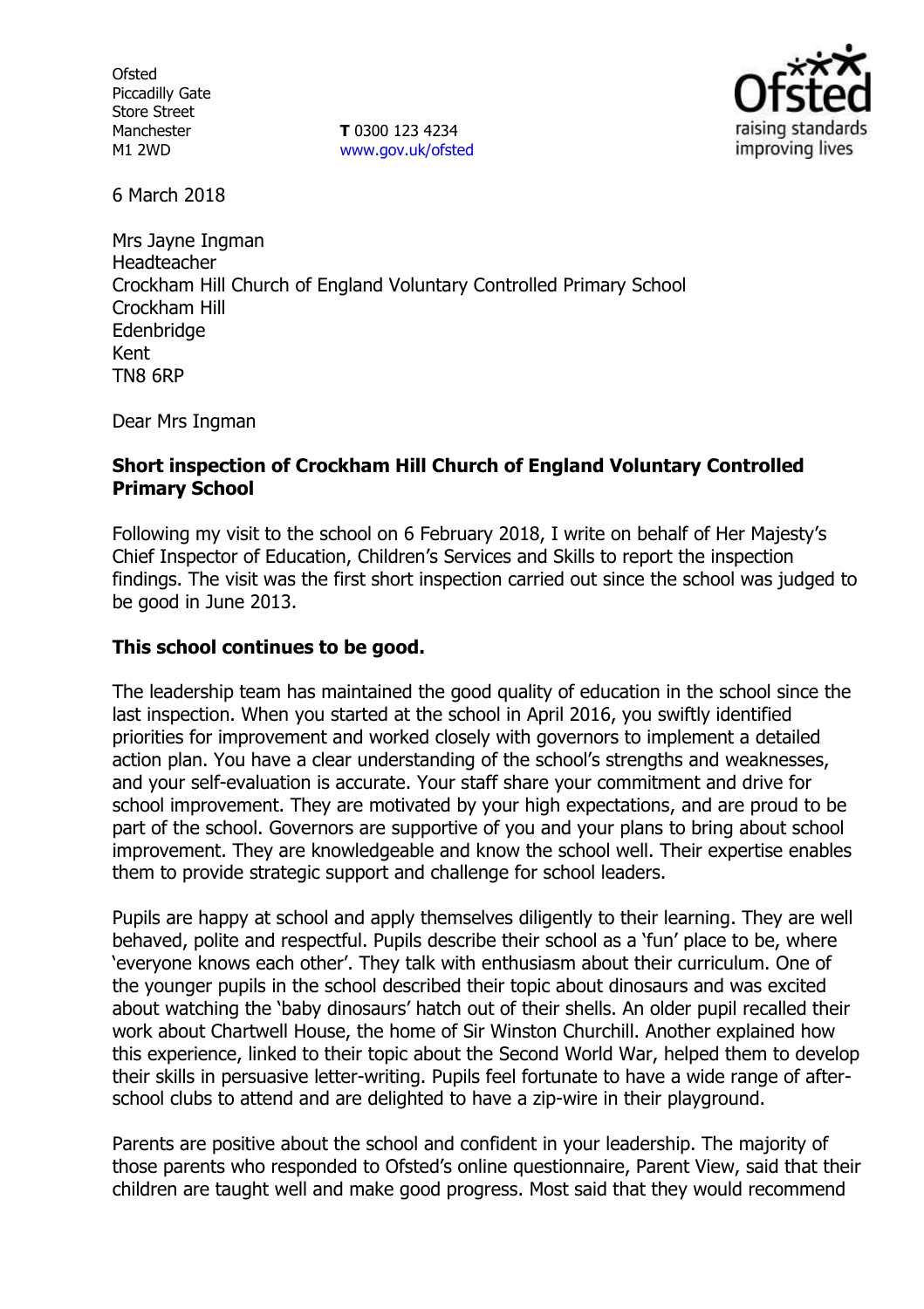

the school to others. One parent described the school as having a 'caring ethos that encourages pupils to develop confidence and responsibility'. Parents that I spoke to on the playground said that their children were happy at school. One parent expressed how they were grateful that teachers celebrated the achievements of pupils outside as well as within school. Another parent explained the strong sense of community, and how their children benefit from interacting and socialising with pupils of all ages throughout the school day.

At the time of the previous inspection, leaders were asked to provide opportunities for pupils to improve the quality of their writing. During the inspection, I observed writing in English, as well as in a wide range of other subjects in the curriculum. Leaders' recent focus on the development of writing has brought about strong improvement in key stage 2. However, leaders are not complacent and are continuing to focus on securing further improvements to current pupils' writing.

Leaders were also asked to ensure that work was well matched to the needs of all pupils, including the most able. Much action is being taken to address this and you are currently focusing on increasing the rate of progress of the most able pupils in all year groups. You are also working on improving the quality of teaching and learning in key stage 1, in reading, writing and mathematics, so that all pupils make rapid progress.

## **Safeguarding is effective.**

The leadership team has ensured that all safeguarding arrangements are fit for purpose and records are detailed and thorough. All members of the school community take their responsibilities to safeguard pupils seriously. You lead annual safeguarding training to ensure that all of your staff have a secure understanding of the most recent statutory requirements. Policies are detailed and comprehensive, and procedures to report concerns about pupils are clear. You also allocate time in weekly staff meetings to discuss the general welfare of the pupils in your care. Governors undertake regular safeguarding training to ensure that they are well informed, including safer-recruitment training. The chair of the governing body frequently checks systems for vetting all new members of staff and volunteers. School records indicate that procedures are extremely thorough.

Pupils talked confidently about the many ways that the school teaches them to stay safe. During the inspection, pupils were learning about online safety, including what they would do if they saw something inappropriate while on the internet. They also recalled a visit from a representative of the National Society for the Prevention of Cruelty to Children, and explained what they had been taught about 'stranger danger' and road safety. Pupils report that behaviour is good in their school and that bullying is rare. All pupils with whom I spoke agreed that they would feel confident to report a concern to any adult in the school.

# **Inspection findings**

■ During this inspection, I evaluated in particular: what actions leaders were taking to enable more pupils to meet and exceed the expected standards in key stage 1; the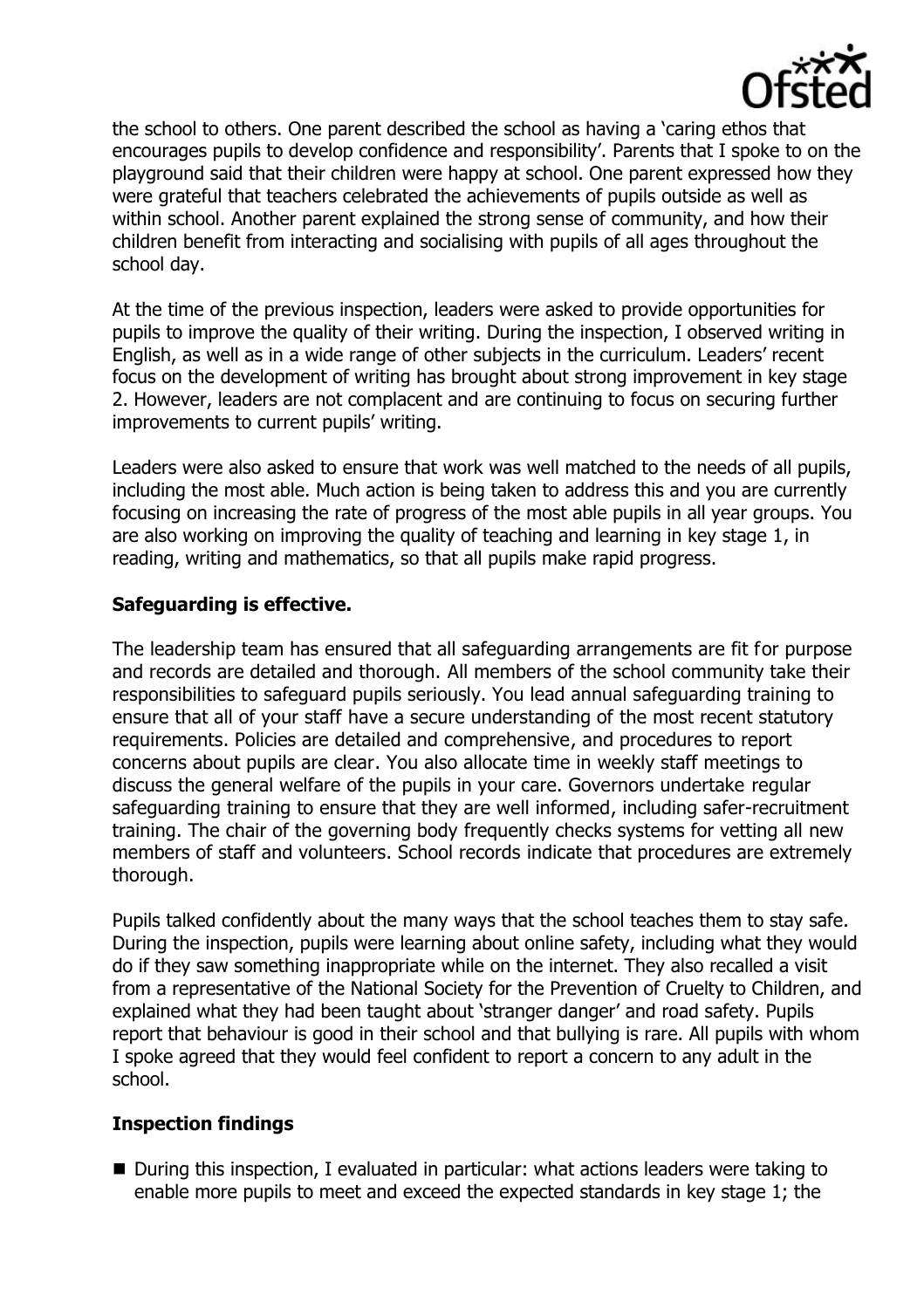

achievement of the most able pupils; and whether the progress and attainment of current pupils in key stage 2 are comparable to the exceptionally high achievement of the Year 6 pupils in 2017.

- $\blacksquare$  You have rightly identified that pupils in key stage 1 have not always made good progress in reading, writing and mathematics. In 2017, fewer pupils in Year 2 achieved or exceeded the expected standards compared to their peers nationally. You now monitor the progress of individual pupils closely, and carefully identify those who require more focused teaching or individual intervention. A recent change in staffing has also started to have a positive impact on pupils' progress. Current assessment information indicates that pupils in key stage 1 are now making better progress from their starting points.
- Leaders' tracking of the most able pupils indicates that some do not yet make fast enough progress in reading, writing or mathematics. My scrutiny of pupils' English and mathematics books in key stage 1 and key stage 2 identified that teachers do not routinely challenge the most able pupils sufficiently. When talking to pupils, some said that they were not routinely given hard enough work to do. Leaders have already started to make effective changes to the way in which the most able pupils are challenged. This remains a key priority for improvement.
- In 2017, every pupil in Year 6 achieved the expected standards in reading, writing and mathematics. This is significantly above the national average. In addition, the proportion of pupils who exceeded the expected standards in reading, writing and mathematics was also above the national average. Leaders and governors are, understandably, very proud of this considerable achievement. Current assessment information indicates that fewer pupils in key stage 2 are working at this high standard. The detailed and targeted actions in your school development plan are already having a positive impact on improving rates of progress for all pupils.

# **Next steps for the school**

Leaders and those responsible for governance should ensure that:

- $\blacksquare$  pupils in key stage 1 make faster progress from their starting points, so that more achieve the expected standards in reading, writing and mathematics
- $\blacksquare$  teachers provide greater challenge for the most able pupils in key stages 1 and 2, so that more pupils attain the higher standards.

I am copying this letter to the chair of the governing body, the director of education for the Diocese of Rochester, the regional schools commissioner and the director of children's services for Kent. This letter will be published on the Ofsted website.

Yours sincerely

Luisa Gould **Ofsted Inspector**